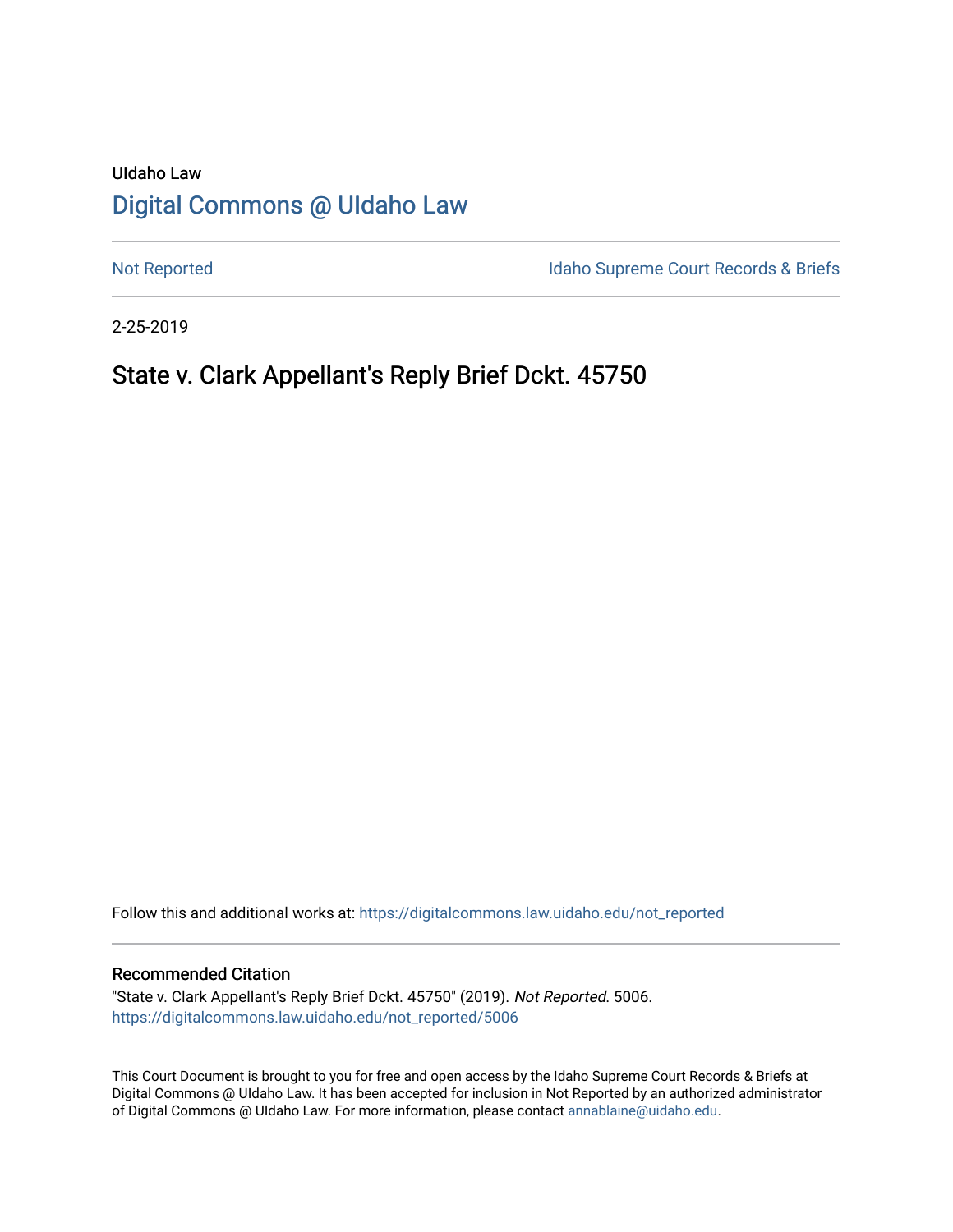Electronically Filed 2/25/2019 1:04 PM Idaho Supreme Court Karel Lehrman, Clerk of the Court By: Brad Thies, Deputy Clerk

### **[I](https://1.next.westlaw.com/Link/Document/FullText?findType=Y&serNum=1966129301&pubNum=0000661&originatingDoc=Ia88894a5b6eb11e4b86bd602cb8781fa&refType=RP&fi=co_pp_sp_661_454&originationContext=document&transitionType=DocumentItem&contextData=(sc.Search)#co_pp_sp_661_454)[N](https://1.next.westlaw.com/Link/Document/FullText?findType=Y&serNum=1982110208&pubNum=0000661&originatingDoc=Ia88894a5b6eb11e4b86bd602cb8781fa&refType=RP&fi=co_pp_sp_661_81&originationContext=document&transitionType=DocumentItem&contextData=(sc.Search)#co_pp_sp_661_81)[T](https://1.next.westlaw.com/Link/Document/FullText?findType=Y&serNum=1992203946&pubNum=0000708&originatingDoc=Ia88894a5b6eb11e4b86bd602cb8781fa&refType=RP&fi=co_pp_sp_708_523&originationContext=document&transitionType=DocumentItem&contextData=(sc.Search)#co_pp_sp_708_523)HE SUPREME COURT OF THE STATE OF IDAHO**

**)**

**)**

**)**

**)**

**STATE OF IDAHO, ) Plaintiff-Respondent, ) NO. 45750**

**DANIEL ALLEN CLARK, ) REPLY BRIEF**

**Defendant-Appellant. ) \_\_\_\_\_\_\_\_\_\_\_\_\_\_\_\_\_\_\_\_\_\_\_\_\_\_\_\_\_\_)**

**v. ) CANYON COUNTY NO. CR-2017-6890**

### **REPLY BRIEF OF APPELLANT** \_\_\_\_\_\_\_\_\_\_\_\_\_\_\_\_\_\_\_\_\_\_\_\_

\_\_\_\_\_\_\_\_\_\_\_\_\_\_\_\_\_\_\_\_\_\_\_\_

**APPEAL FROM THE DISTRICT COURT OF THE THIRD JUDICIAL DISTRICT OF THE STATE OF IDAHO, IN AND FOR THE COUNTY OF CANYON**

> **HONORABLE THOMAS J. RYAN District Judge**

> > \_\_\_\_\_\_\_\_\_\_\_\_\_\_\_\_\_\_\_\_\_\_\_\_

\_\_\_\_\_\_\_\_\_\_\_\_\_\_\_\_\_\_\_\_\_\_\_\_

**ERIC D. FREDERICKSEN KENNETH K. JORGENSEN State Appellate Public Defender Deputy Attorney General I.S.B. #6555 Criminal Law Division**

**KIMBERLY A. COSTER Boise, Idaho 83720-0010 Deputy State Appellate Public Defender (208) 334-4534 I.S.B. #4115 322 E. Front Street, Suite 570 Boise, Idaho 83702 Phone: (208) 334-2712 Fax: (208) 334-2985 E-mail: documents@sapd.state.id.us**

**ATTORNEYS FOR ATTORNEY FOR DEFENDANT-APPELLANT PLAINTIFF-RESPONDENT**

**P.O. Box 83720**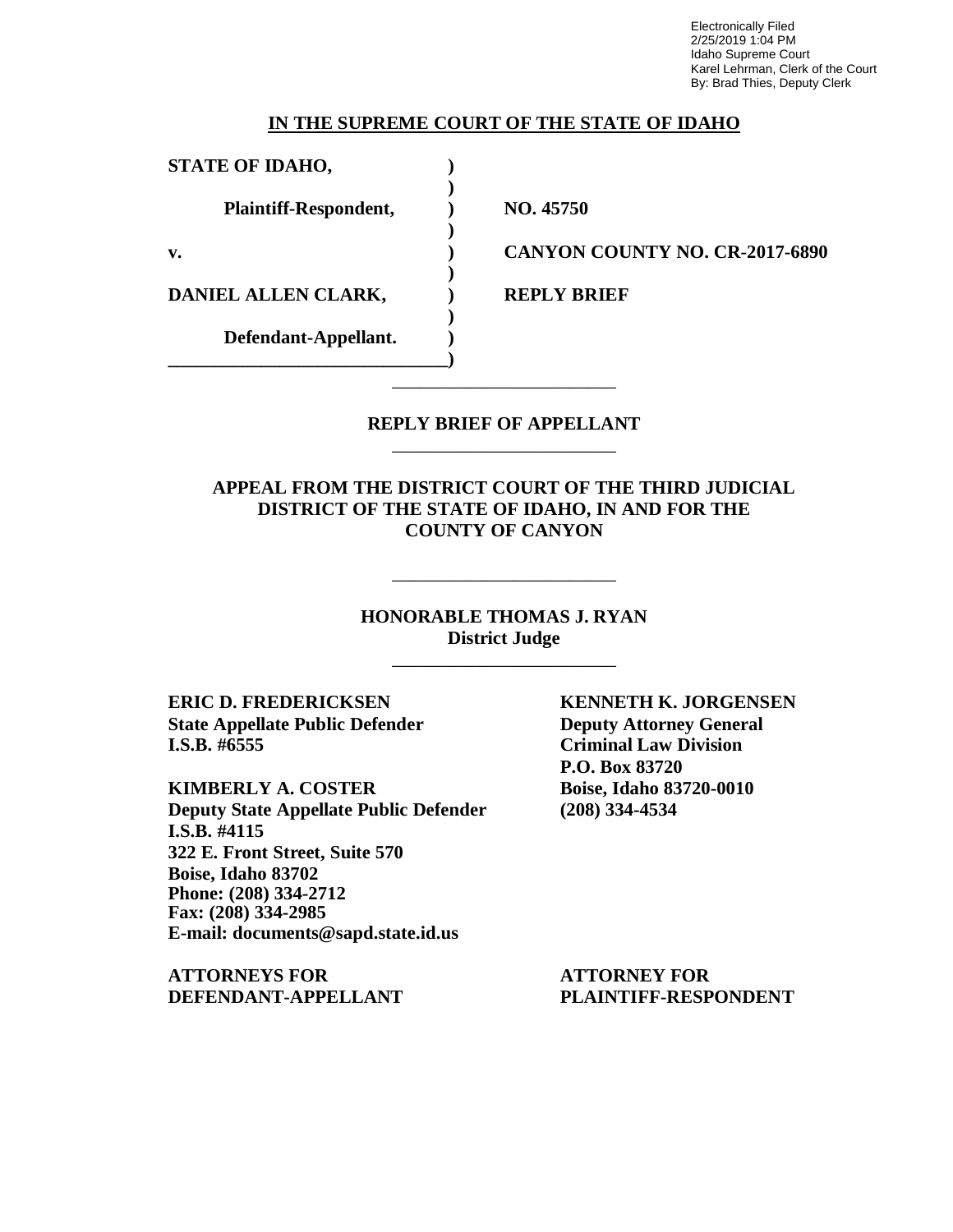## **TABLE OF CONTENTS**

| Statement of the Facts and                                                                                                                      |
|-------------------------------------------------------------------------------------------------------------------------------------------------|
|                                                                                                                                                 |
|                                                                                                                                                 |
| The District Court Erred When It Denied Mr. Clark's Motion To Suppress  4                                                                       |
| A. Mr. Clark Entered A Conditional Guilty Plea That Complies With                                                                               |
| 1. Mr. Clark's Conditional Plea Was Entered With The Approval                                                                                   |
| Mr. Clark's Conditional Plea Was Entered With The Consent<br>2.                                                                                 |
|                                                                                                                                                 |
| This Court Can Determine From The Record That The Denial Of<br>4.<br>Mr. Clark's Suppression Motion Is The Adverse Ruling Reserved              |
| B. Because The Police Reports Were Not Offered Or Admitted As Evidence<br>At The Suppression Hearing They Cannot Provide "Substantial Evidence" |
|                                                                                                                                                 |
|                                                                                                                                                 |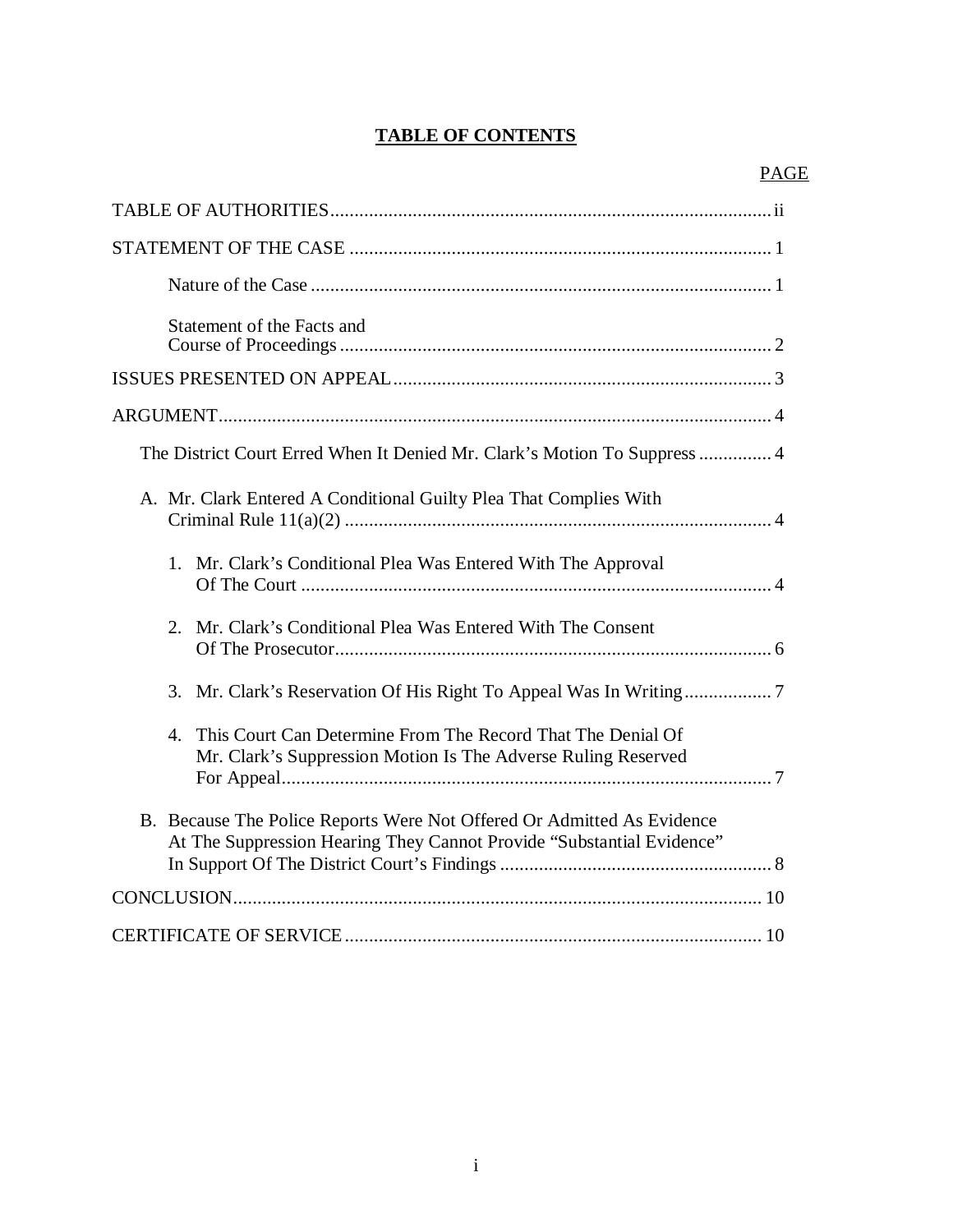# **TABLE OF AUTHORITIES**

## Cases

# Rules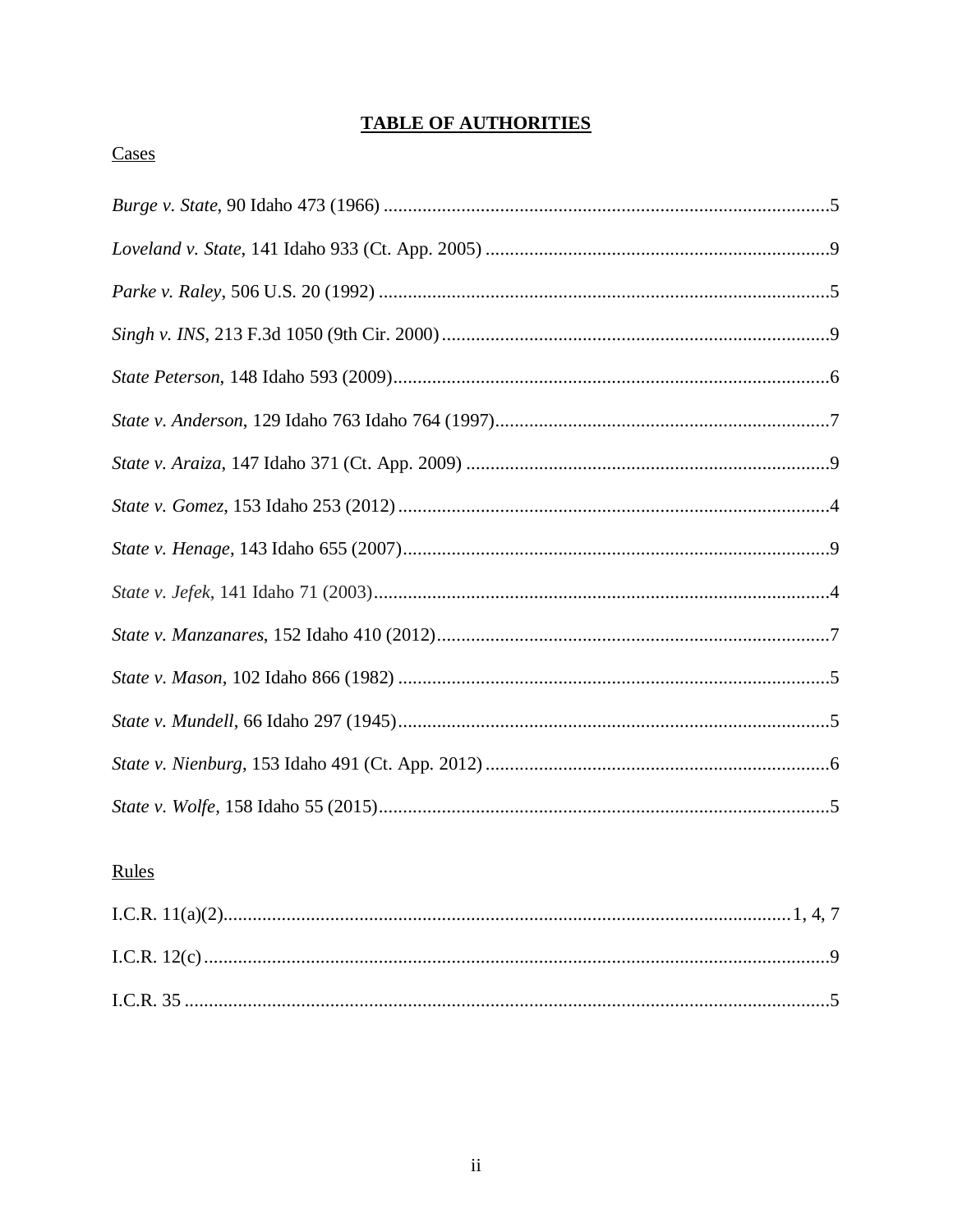#### STATEMENT OF THE CASE

### Nature of the Case

Daniel Clark appeals the district court's denial of his motion to suppress evidence discovered after a police officer, without a warrant and without consent, opened the door to his home's garage. The district court held the officer's intrusion was justified under the "emergency aid exception" to the warrant requirement. The officer had intended to conduct a "welfare check" after a neighbor reported hearing "loud crying from a female and baby" the night before, and seeing property items strewn in the driveway that morning. At noon, when the officer arrived, the house was silent and there was no response when he knocked on the front door. The officer walked over to the attached garage and just opened it.

Mr. Clark claims that these facts do not support a reasonable belief there was a person inside the home who needed emergency medical aid or was in imminent danger of harm, and that the officer's warrantless intrusion into his home violated the Fourth Amendment. The district court's conclusions to the contrary are erroneous and the denial of Mr. Clark's motion to suppress should be reversed.

In its Respondent's Brief, the State asserts that Mr. Clark waived his right to appeal the denial of his suppression motion because his guilty plea was not a conditional plea entered in compliance with I.C.R. 11(a)(2). This Reply Brief is necessary to address the State's waiver argument and to demonstrate that Mr. Clark entered a conditional guilty plea that complies with Criminal Rule 11(a)(2).

Mr. Clark additionally addresses the States incorrect assertion that the police reports not offered or admitted into evidence can be considered by this Court as "substantial evidence" in support of the district court's findings.

1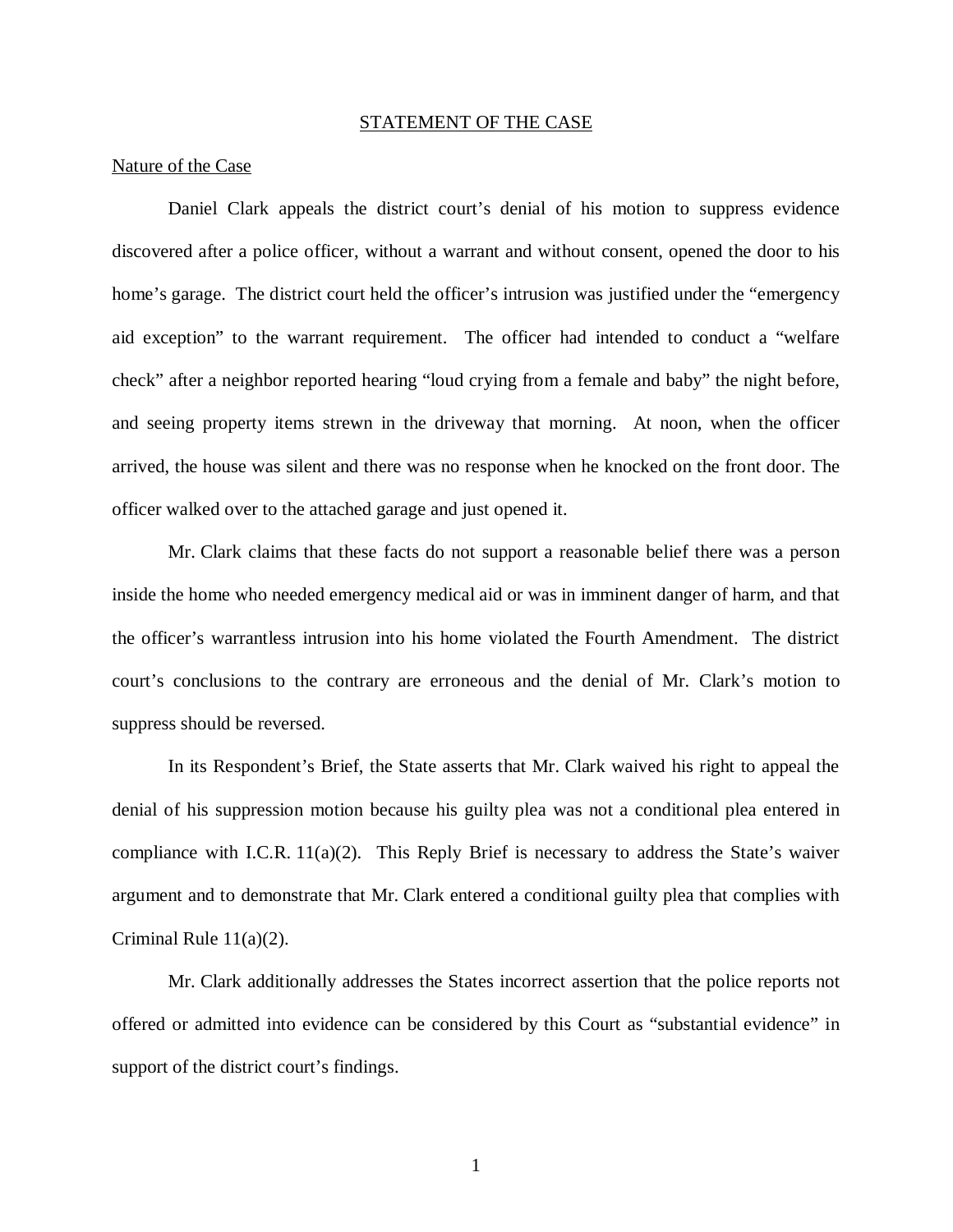## Statement of the Facts and Course of Proceedings

The statement of the facts and course of proceedings were previously articulated in Mr. Clark's Appellant's Brief. They need not be repeated in this Reply Brief, but are incorporated herein by reference thereto.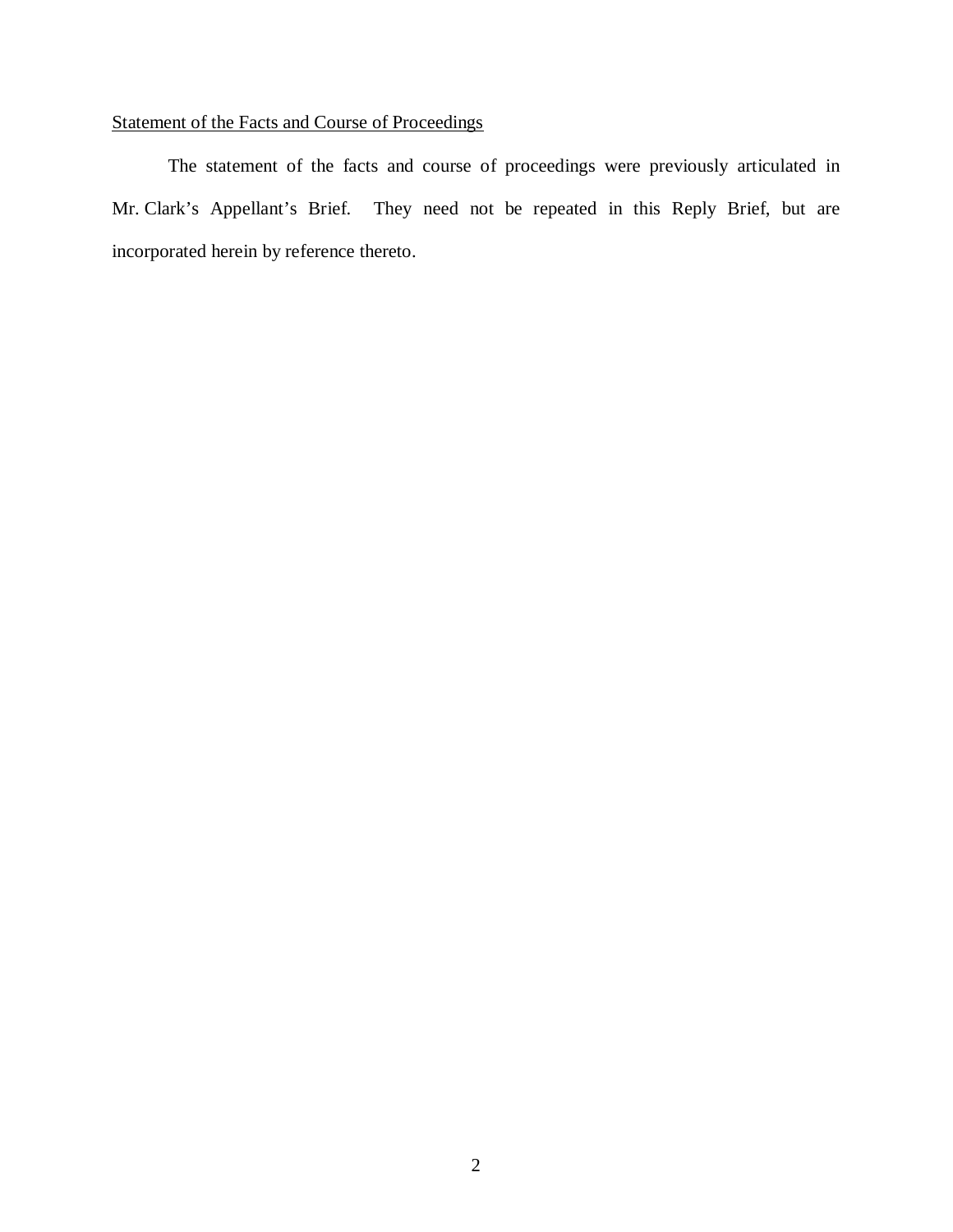# ISSUE

Did the district court err when it denied Mr. Clark's motion to suppress?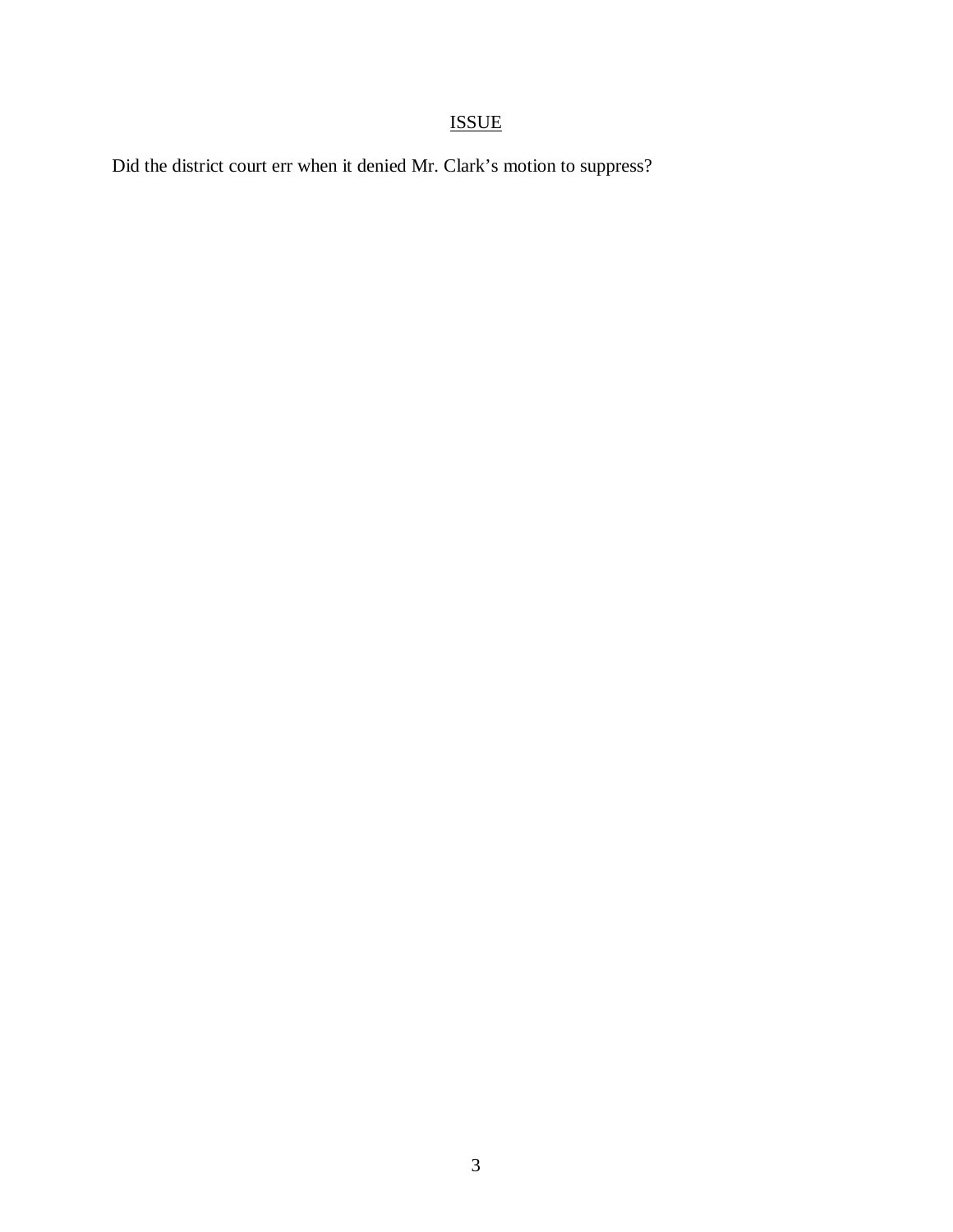### ARGUMENT

### The District Court Erred When It Denied Mr. Clark's Motion To Suppress

#### A. Mr. Clark Entered A Conditional Guilty Plea That Complies With Criminal Rule 11(a)(2)

Mr. Clark entered a conditional guilty plea reserving his right to appeal the district court's denial of his motion to suppress. Contrary to the assertion by the State (Respondent's Brief, pp.6-11), Mr. Clark's guilty plea was conditionally entered in compliance with Criminal Rule  $11(a)(2)$ . That Rule provides:

With the [1] approval of the court and [2] consent of the prosecuting attorney, a defendant may enter a conditional plea of guilty, [3] reserving in writing the right, on appeal from the judgment, to review [4] any specified adverse ruling. If the defendant prevails on appeal, the defendant must be allowed to withdraw defendant's plea.

I.C.R. 11(a)(2).

Additionally, when considering the terms of a plea agreement, the appellate courts consider contractual terms that are implied by the plea agreement as well as those expressly provided. *State v. Jefek*, 141 Idaho 71, 73 (2003). "[W]here the language of that plea agreement is ambiguous, those ambiguities shall be resolved in favor of the defendant." *State v. Gomez*, 153 Idaho 253, 258 (2012).

### 1. Mr. Clark's Conditional Plea Was Entered With The Approval Of The Court

As the State acknowledges (Resp.Br., p.8), the district court initially accepted Mr. Clark's guilty plea conditionally, pending the completion and review of the Guilty Plea Advisory Form, stating:

At this point, I will *conditionally* find that the defendant's plea is knowingly, voluntarily, and intelligently made and accept the defendant's guilty plea *conditioned* on the later review of the Guilty Plea Advisory Form that I assume will be prepared for review by the sentencing judge.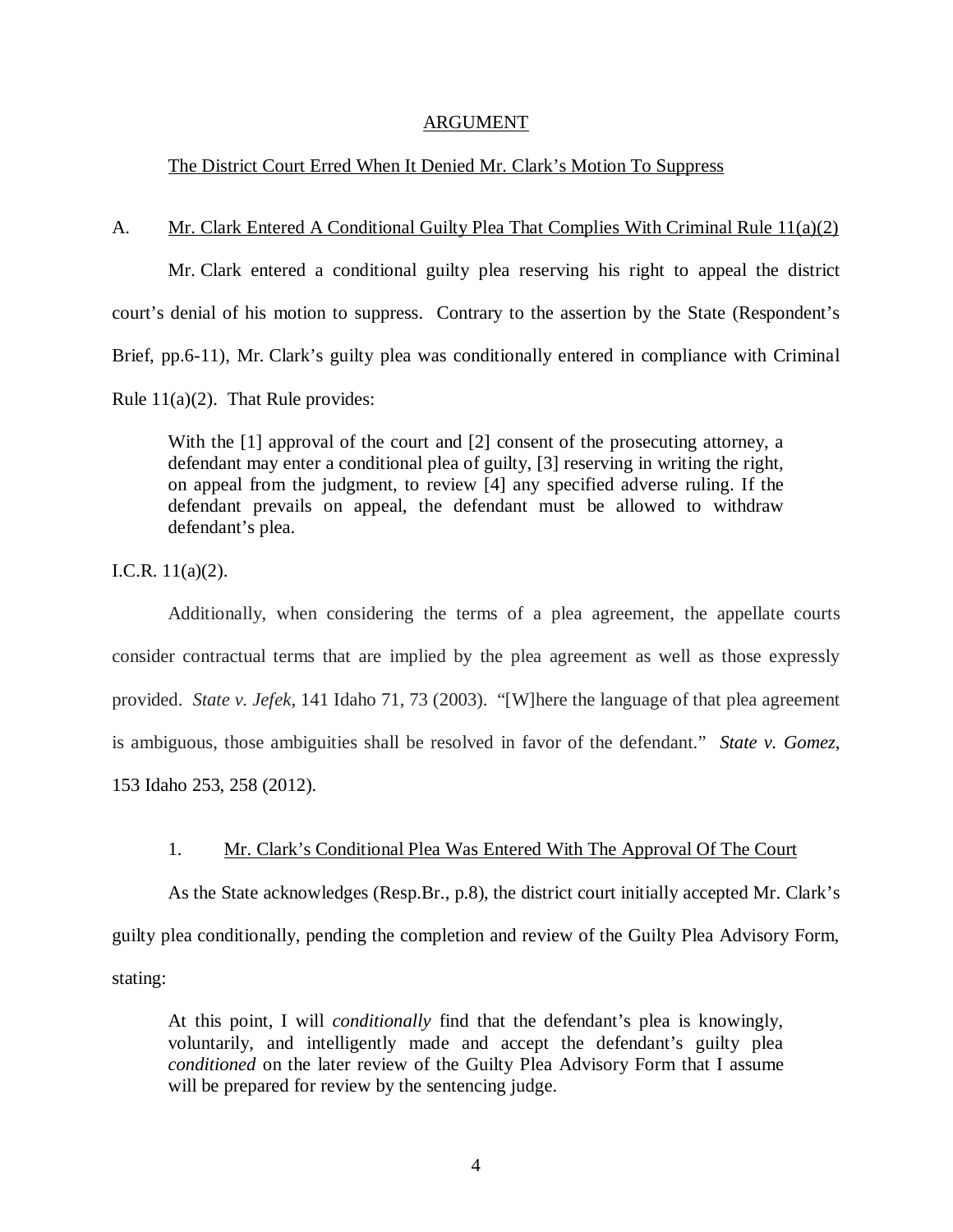$(11/16/17$  $(11/16/17$  $(11/16/17$  Tr., p.58, Ls.5-10) (emphasis added).<sup>1</sup>

Mr. Clark prepared and filed a Guilty Plea Advisory Form indicating that his guilty plea was "a conditional guilty plea" in which he was "reserving [his] right to appeal any pre-trial issues." (R., p.114, para.21.) The sentencing court imposed the judgment of conviction based on Mr. Clark's guilty plea without first making explicit findings or rulings regarding the validity of Mr. Clark's guilty plea. (*See generally* 12/14/17 Tr., p.60, L.4 – p.70, L.2.) However, there is a "presumption of regularity" that attaches to the actions of the district court. *See State v. Wolfe*, 158 Idaho 55, 61 ([2](#page-8-1)015).<sup>2</sup> Because the district court's finding of a valid guilty plea was explicitly conditioned on the subsequent review of the Guilty Plea Advisory Form, there is a presumption that the sentencing court reviewed the form and approved of entry of the conditional guilty plea indicated therein, before it imposed judgment. To hold otherwise, as urged by the State (Resp.Br., p.10), would be to hold that the district court imposed the judgment of conviction based on an *un*knowing, and therefore invalid guilty plea, and is incompatible with the presumption of regularity.

<span id="page-8-0"></span><sup>&</sup>lt;sup>1</sup> Although the judge who took Mr. Clark's guilty plea (Hon. Judge Carey) was not the same judge who later sentenced Mr. Clark, the Court Minutes – which would have been available to the sentencing judge (Hon. Judge Ryan) – detailed the fact that that guilty plea was accepted *conditionally*, pending the sentencing judge's review of the forthcoming Guilty Plea Advisory Form. (R., p.104.)

<span id="page-8-1"></span><sup>&</sup>lt;sup>2</sup> In *Wolfe*, the question was whether the district court had considered the defendant's Rule 35 motion. 158 Idaho at 61. The Idaho Supreme Court held that "the issue was before the district court and this Court applies a presumption of regularity and validity to judgments." *See Burge v. State*, 90 Idaho 473, 478 (1966); *State v. Mason*, 102 Idaho 866, 869 (1982) (holding a presumption of regularity attaches to the trial court's actions); *State v. Mundell*, 66 Idaho 297, 304, 316 (1945) (stating that in the absence of any positive showing as to what actually occurred, a presumption must be indulged in favor of the trial court's action, and that "[a]s a general rule the appellate court, in the absence of a showing in the record to the contrary, will indulge all reasonable presumptions in favor of the correctness of the judgment or rulings of the trial court, and will presume that the proceedings had in the progress of the cause were regular and free from error."); *see also Parke v. Raley*, 506 U.S. 20, 29 (1992) (recognizing that there is a presumption of regularity that attaches to final judgments from state court proceedings).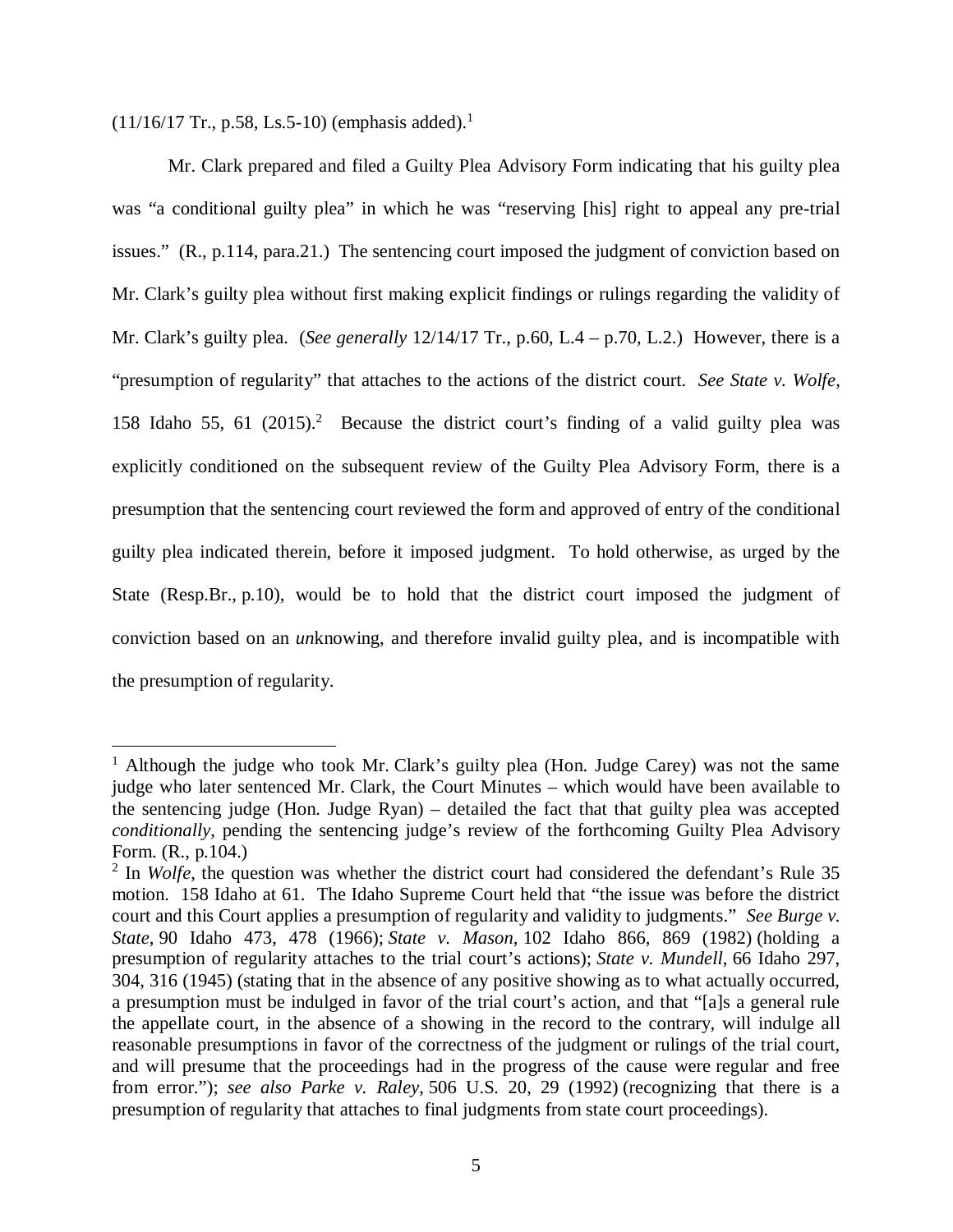### 2. Mr. Clark's Conditional Plea Was Entered With The Consent Of The Prosecutor

Mr. Clark also entered his conditional guilty plea with the consent of the prosecuting attorney. The same prosecutor, Canyon County Deputy Prosecuting Attorney Doug Robertson, was present at both the plea hearing (*see* R., p.102; 11/16/17 Tr., p.58, L.20) and the sentencing hearings (*see* R., p.106; 12/14/17 Tr., p.60, L.20). Thus, the prosecuting attorney was plainly on notice that the district court's finding of a knowing, intelligent, and voluntary guilty plea, and its acceptance of that plea, was made *expressly conditional* on the forthcoming Guilty Plea Advisory Form. (*See generally* 11/16/16Tr., p.58, Ls.4-7.) Given the significance of the Guilty Plea Advisory Form in this case, if the prosecutor believed Mr. Clark's guilty plea was *not* conditional as represented, the prosecutor had an affirmative duty to dispute or clarify the statement at that time; the prosecutor was not entitled to remain silent. *See State Peterson*, 148 Idaho 593, 597 (2009). In *Peterson*, defense counsel made a clarifying statement to the district court regarding the parties' plea agreement, and the prosecutor stood silent. *Id*. The Court explained:

Based upon the facts of this case, where both the prosecution and defense have assented to entry of the plea agreement, and where, immediately following the court's acceptance of the plea agreement, defense counsel proffers a description of the scope of the plea agreement, said description differing from what the prosecutor understands the agreement to encompass, the prosecutor has an affirmative duty to dispute the defendant's representation of the scope of the plea agreement, or to ask for further time to clarify the agreement. Otherwise silence shall be interpreted as acceptance of the stated terms.

[148 Idaho at 597, 226 P.3d at 539](https://1.next.westlaw.com/Link/Document/FullText?findType=Y&serNum=2021307906&pubNum=4645&originatingDoc=I69602efdbefd11e191598982704508d1&refType=RP&fi=co_pp_sp_4645_539&originationContext=document&transitionType=DocumentItem&contextData=(sc.Search)#co_pp_sp_4645_539). *See also State v. Nienburg*, 153 Idaho 491, 498 (Ct. App. 2012).

As in *Peterson*, if the prosecutor here believed that Mr. Clark's representation that he was entering a conditional guilty plea did not reflect the parties' agreement, then the prosecutor was obliged to dispute Mr. Clark's representation. As in *Peterson*, the prosecutor's silence in the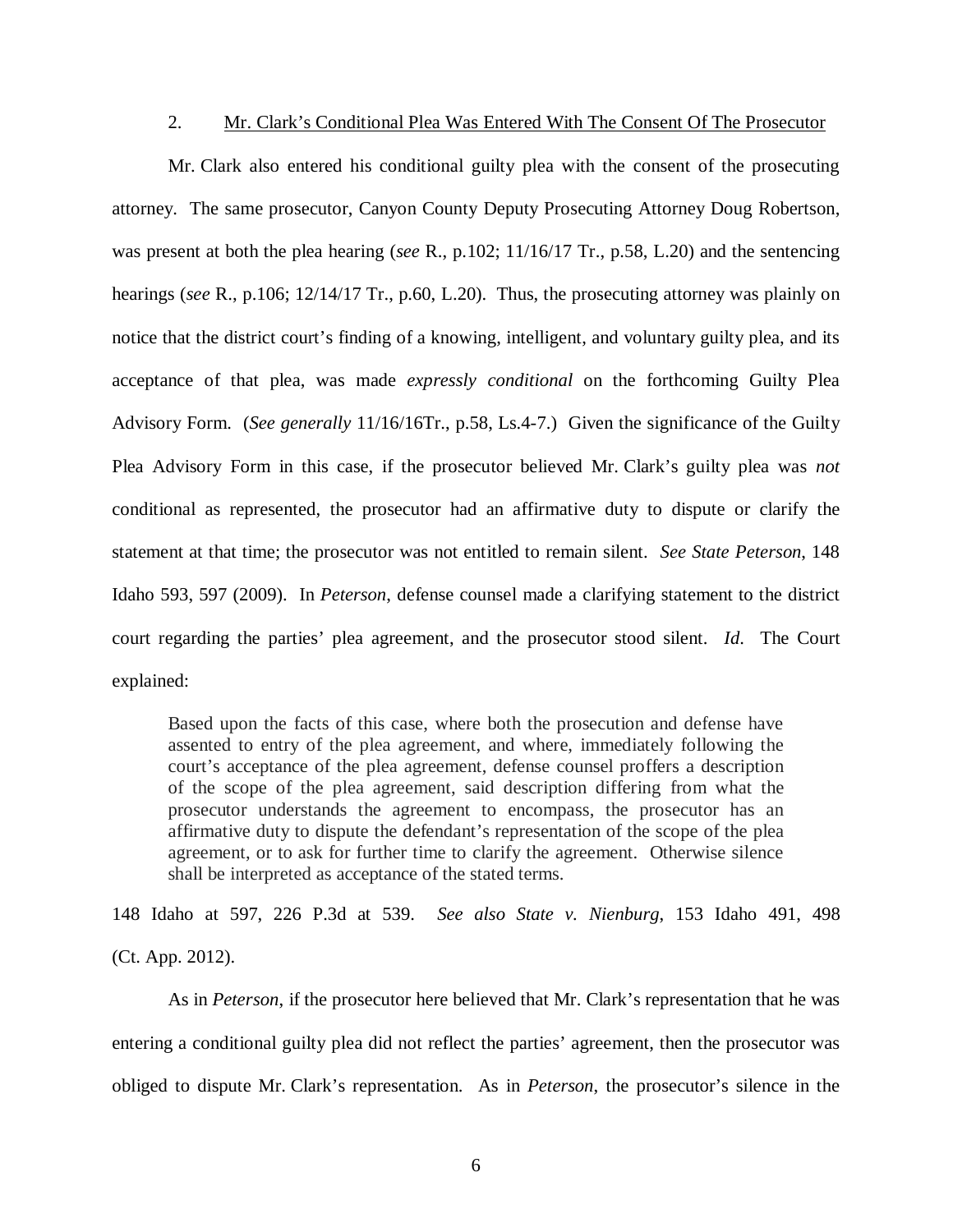face of Mr. Clark's representation that his plea was being conditionally entered should be interpreted as acceptance, *i.e.,* as consent.

#### 3. Mr. Clark's Reservation Of His Right To Appeal Was In Writing

Mr. Clark's reservation of his right to appeal is set forth in writing in his Guilty Plea Advisory Form. As discussed above, the district court conditioned its acceptance of Mr. Clark's guilty plea on the completion and review of his Guilty Plea Advisory Form. (11/16/17 Tr., p.58, Ls.4-16.) That form, filed in accordance with the district court's instructions, indicates in writing that Mr. Clark's plea "is a conditional guilty plea" and that he is "reserving [his] right to appeal any pre-trial issues." (R., p.114, para.21.)

### 4. This Court Can Determine From The Record That The Denial Of Mr. Clark's Suppression Motion Is The Adverse Ruling Reserved For Appeal

Regarding Rule  $11(a)(2)$ 's provision for reserving any "specified adverse ruling, the Idaho Supreme Court has stated that a conditional plea agreement *should* explicitly set forth the adverse ruling(s) below which is being reserved for appeal." *State v. Manzanares*, 152 Idaho 410, 423 (2012) (emphasis added). The Court went on to state,

*That said*, where a conditional plea agreement itself lacks such specificity, Idaho appellate courts will review the record in an attempt to determine what the conditional plea agreement reserves for appeal.

*Id*. *See also State v. Anderson*, 129 Idaho 763 Idaho 764 (1997) ("This Court will sustain an appeal under Rule  $11(a)(2)$  if we can determine the nature of the appeal and the right reserved for the appeal with specificity from the record.")

Mr. Clark acknowledges that his conditional plea did not specify that he was reserving his right to appeal the denial of his motion to suppress. (*See generally* R., p.114, para.21.) However, this Court can determine from its review of the record that the denial of the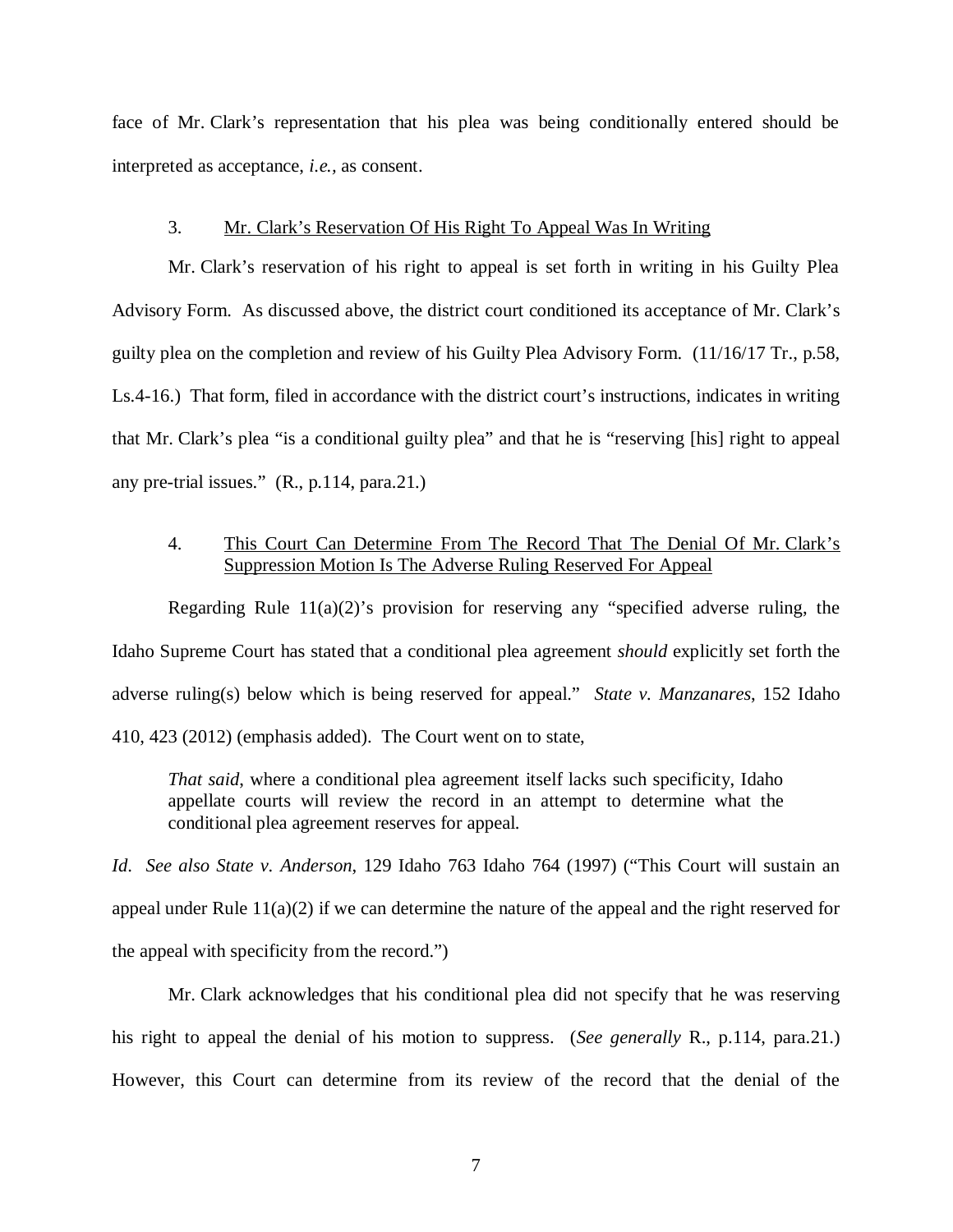suppression motion is the adverse ruling reserved. The suppression issue was *the* pre-trial issue litigated in this case. (*See generally*, R.) It was the motion briefed by both parties, and the only motion for which the district court issued a formal, written order containing findings, conclusions, and an analysis. (R., pp.93-100.) Most importantly, it was the only potentially dispositive motion Mr. Clark made in this case, and the district court's ruling on that motion is the only adverse ruling which, if overturned on appeal, would entitle Mr. Clark to withdraw his guilty plea. (*See generally*, R.) Moreover, to the extent it reflects the parties' understanding of the issue reserved, the Notice of Appeal designates the Fourth Amendment violation as the issue to be raised on appeal. (R., pp.138-40.)

Certainly, it would have been preferable for Mr. Clark to have followed this Court's "best practice" by explicitly stating the suppression ruling as the ruling reserved. *See id*. However, this Court can and should determine from the record that the adverse ruling Mr. Clark reserved is the denial of his motion to suppress.

### B. Because The Police Reports Were Not Offered Or Admitted As Evidence At The Suppression Hearing They Cannot Provide "Substantial Evidence" In Support Of The District Court's Findings

The State and Mr. Clark disagree over whether Officer Crupper's police report can be considered as "evidence" in support of the district court's decision. (Appellant's Brief, p.16; Resp. Br., pp.16-17.) The report was never offered or admitted as evidence at the evidentiary hearing held on the suppression motion. (*See generally*, 8/14/17 Tr., p.1, L.3 – p.50, L.3.) The State submits that because the report was filed in connection with Mr. Clark's suppression motion, the district court could rely on it as evidence in support its factual findings. (Resp.Br., pp.16-17.) Mr. Clark submits that the State's position is incorrect.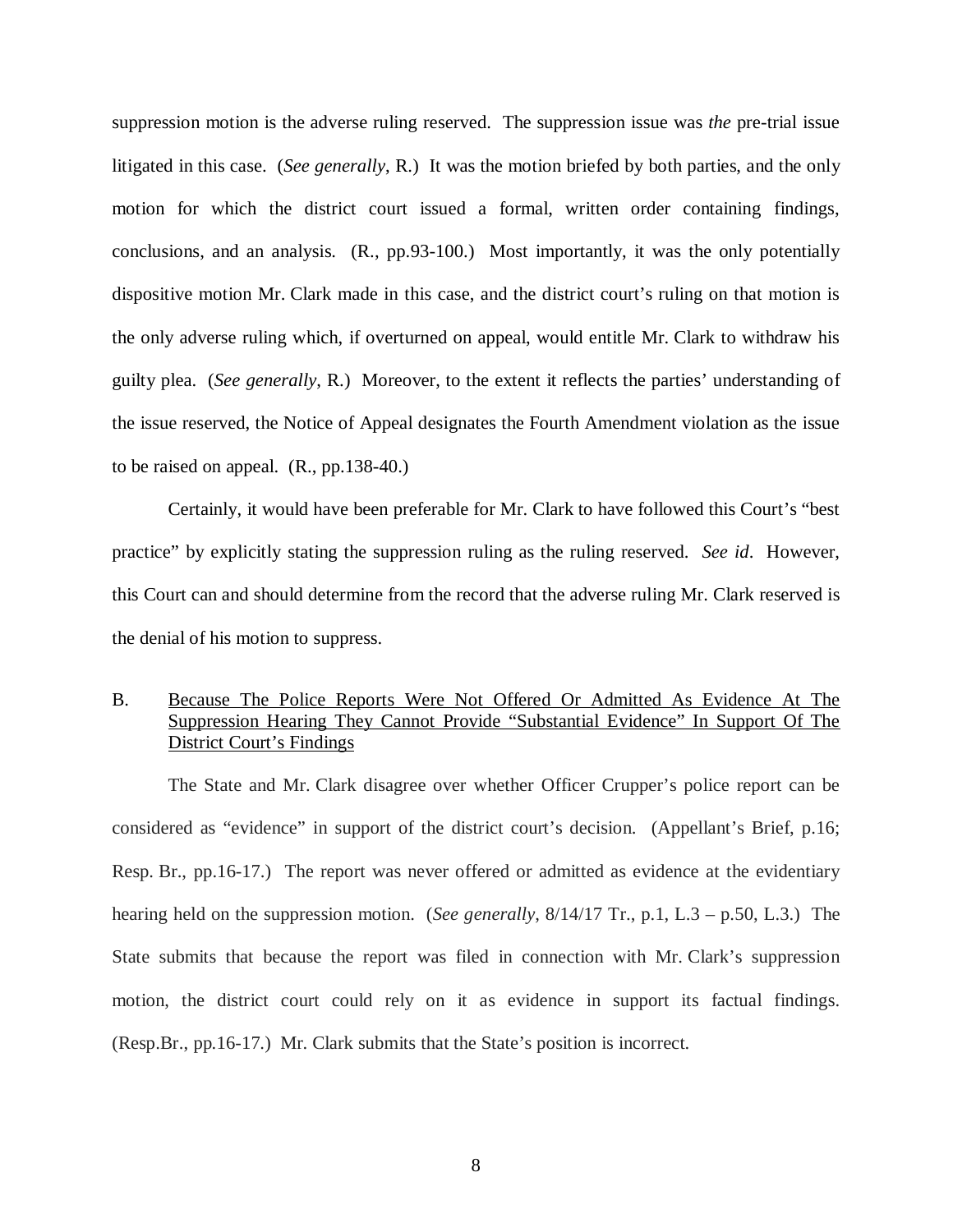Because this was a warrantless search of a residence, the State bore the heavy burden to demonstrate that the facts known to the officer at the time of that search justified entry into the residence. *See State v. Araiza*, 147 Idaho 371, 374-75 (Ct. App. 2009). In order for this Court to uphold the district court's conclusion that the State met that burden, the district court's underlying factual findings must be supported by "substantial evidence." *State v. Henage*, 143 Idaho 655, 659 (2007).

By filing the police reports along with his motion to suppress, Mr. Clark was complying with his duty under Criminal Rule 12(c), to "describe the evidence sought to be suppressed and the legal basis for its suppression sufficiently to give the opposing party reasonable notice of the issues." However, neither he nor the State offered the reports as "evidence" at the suppression hearing, and neither of the police reports was admitted as evidence by the district court. (*See generally*, 8/14/17 Tr., p.1, L.3 – p.50, L.3.)

Because the police reports were not offered or admitted as evidence, they cannot provide "substantial evidence" to support the district court's findings. *See Loveland v. State*, 141 Idaho 933, 936 (Ct. App. 2005) ("Unless introduced into evidence, pleadings [including sworn affidavits attached thereto] are not evidence"); *Singh v. INS*, [213 F.3d 1050](https://casemakerlegal.com/SearchResult.aspx?searchFields%5bstate%5d=&query=213+F.3d+1050&juriStatesHidden=&searchCriteria=Citation&tabAction=ALLC&dtypeName=&headAdmin=&headCaselaw=&headStatutes=&searchType=overview&jurisdictions.allStates=on&jurisdictions.includeRelatedFederal=on&pinCite=y), 1054 n.8 (9th Cir. 2000) ("[S]tatements in motions are not evidence and are therefore not entitled to evidentiary weight.")

In any event, even if the reports had been admitted by the district court, and Officer Crupper was aware of a prior contact with the residence on May 2, the facts in this case are still insufficient, as a matter of law, to support a reasonable belief that a person inside the home was in need of emergency medical assistance or in imminent danger of harm. For the reasons set forth in the Appellant's Brief, Officer Crupper's act of opening Mr. Clark's garage door, and